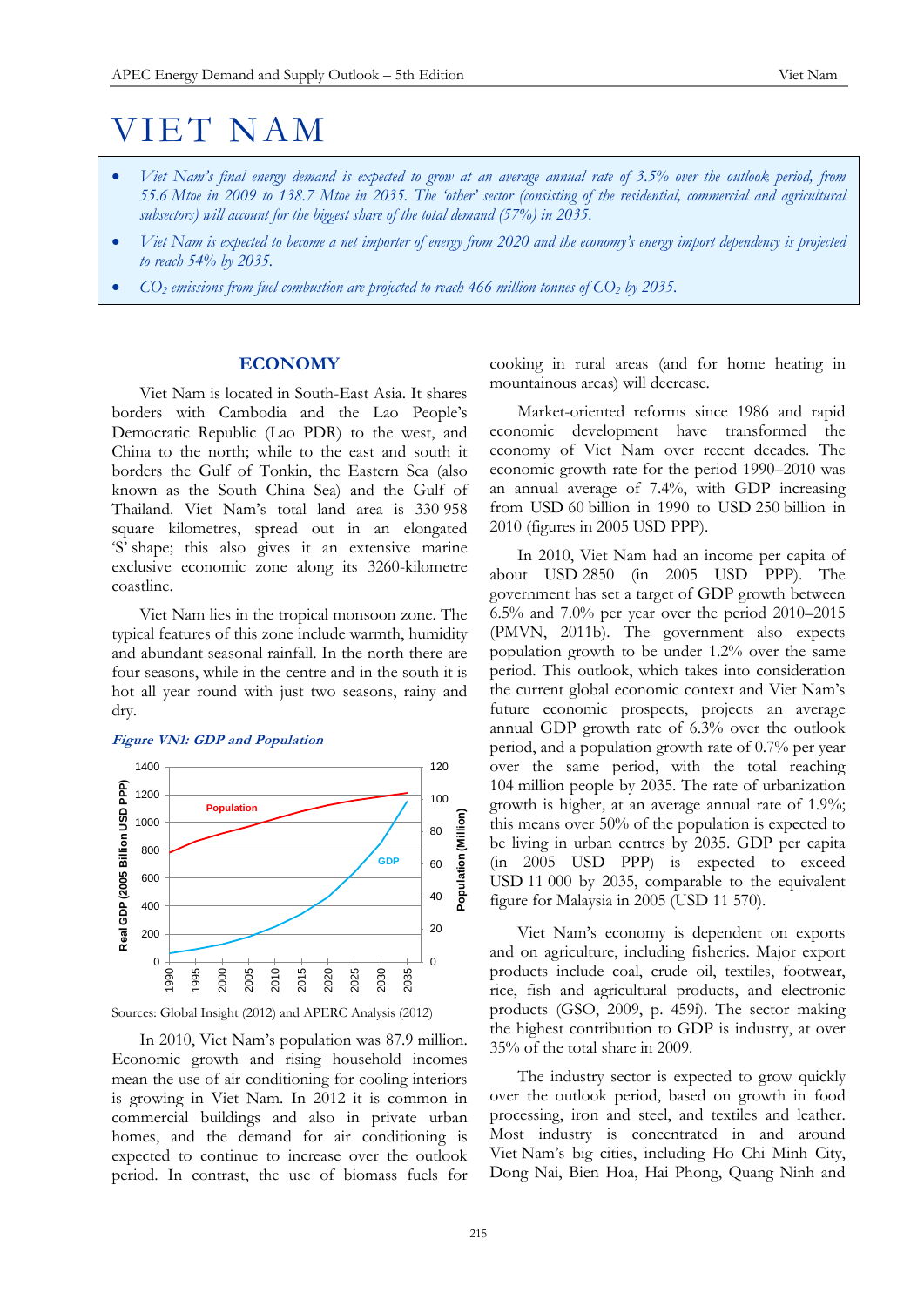Ha Noi. While energy use for industry will grow at a slower rate over the outlook period than it did during 2000–2009, energy-intensive industries, such as iron and steel factories and cement and chemical plants, are still expected to account for nearly 40% of the economy's total energy use in the industry in 2035.

The economy relies heavily on its road networks, which are used for 80% of passenger trips and more than half of the freight movements. Other transportation modes in use are rail and waterways.

Most public transport services in Viet Nam are privately owned and operated, using buses, taxis, and motorbike taxis. In 2009, there were 23 million motorbikes in the economy, compared to 0.8 million cars. However, car ownership is expected to increase much more rapidly than motorbike ownership over the outlook period — the share of motorbikes in the total vehicle fleet will probably be drastically reduced by 2035. Most car ownership will be private, as the Vietnamese Government is phasing out the purchase of new cars and imported second-hand cars for government use.

Traffic congestion is already an issue in urban areas, particularly in Ha Noi and Ho Chi Minh cities, where the existing road networks do not have the capacity for the growing traffic volumes. To address congestion and also to reduce  $CO<sub>2</sub>$  emissions, the government of Viet Nam has developed policy to promote the use of public bus systems in these cities. At the same time, mass transit systems including subways and sky trains are being constructed in stages in both Ha Noi and Ho Chi Minh. Most of the systems are expected to be operational by the end of the outlook period.

The government's long-term aim is to improve the land-based connection between Ha Noi and Ho Chi Minh cities, and in doing so to reduce the air traffic between them. A high-speed railway between the two cities has been proposed—a revised plan is to be submitted to the National Assembly after the initial proposal was rejected on cost reasons. The revised proposal will prioritise the construction of two segments: Ho Chi Minh–Nha Trang, and Ha Noi–Vinh (not the entire Ha Noi–Ho Chi Minh route proposed initially). The intent is to shift traffic to rail from road, and therefore reduce the economy's demand for petroleum fuel.

# **ENERGY RESOURCES AND INFRASTRUCTURE**

Viet Nam has diverse fossil energy resources, including oil, gas and coal, as well as renewable energy resources such as hydro, biomass, solar and geothermal. Natural gas and crude oil are found mainly offshore in the southern region, while coal reserves (mostly anthracite) are located in the north.

Over the period 1995–2010, oil production and exports grew at an average annual rate of 10.4%. In 2012, Viet Nam has 14 oil-producing fields: Bach Ho, Rong, Dai Hung, Rang Dong, Ruby, Emerald, Su Tu Den, Bunga Kekwa, Bunga Raya, Bunga Tulip, Ca Ngu Vang, Phuong Dong, Song Doc, and Cendor. Five of these are new fields, explored only since 2008. Most oil exploration and production activities occur off the southeast coast in the Cuu Long and Nam Con Son basins. Before 2009, Viet Nam did not have its own refinery, so all crude oil production was exported and petroleum products were imported. However, since February 2009, a refinery with a capacity of about 150 000 barrels per day has been in operation in Quang Nam province. The refinery provides around 6.5 million tonnes of petroleum products annually for domestic consumption (Petrovietnam, 2012).

Gas resources are found in many parts of Viet Nam, with the largest found in offshore basins. As well as the large gas fields discovered in the Cuu Long and Nam Con Son basins, there is the Malay–Tho Chu basin offshore of the southwest region and the Song Hong basin in the north. The Cuu Long basin is one of the developed natural gas production areas, with most of its gas produced in association with crude oil production (Petrovietnam, 2012).

Natural gas demand in Viet Nam, especially for electricity generation, has increased rapidly since 1995, and it is expected to continue to rise over the outlook period. At the same time, the current proved reserve is not very large compared with the reserves estimated in neighbouring economies, and local oil and gas experts' studies show a big gas discovery is unlikely. The reports suggest only the current annual supply of about 7–8 billion cubic metres (6.3–7.2 Mtoe) is assured from 'proven plus probable' (2P) reserves. To achieve annual production over 20 billion cubic metres (18 Mtoe) after the year 2020 will require the 'proven plus probable plus possible' (3P) reserves to move into the 'proven' category by means of further successful exploration and development (World Bank, 2010). Overall, natural gas imports are expected to be required after 2020. Unconventional gas has not been considered in Viet Nam so far.

Viet Nam has two large coalfields located in the north, in Quang Ninh province and the Red River Delta. As at the end of 2008, Viet Nam's coal reserves excluding peat were estimated at 6141 million tonnes. Of this geological reserve, 70%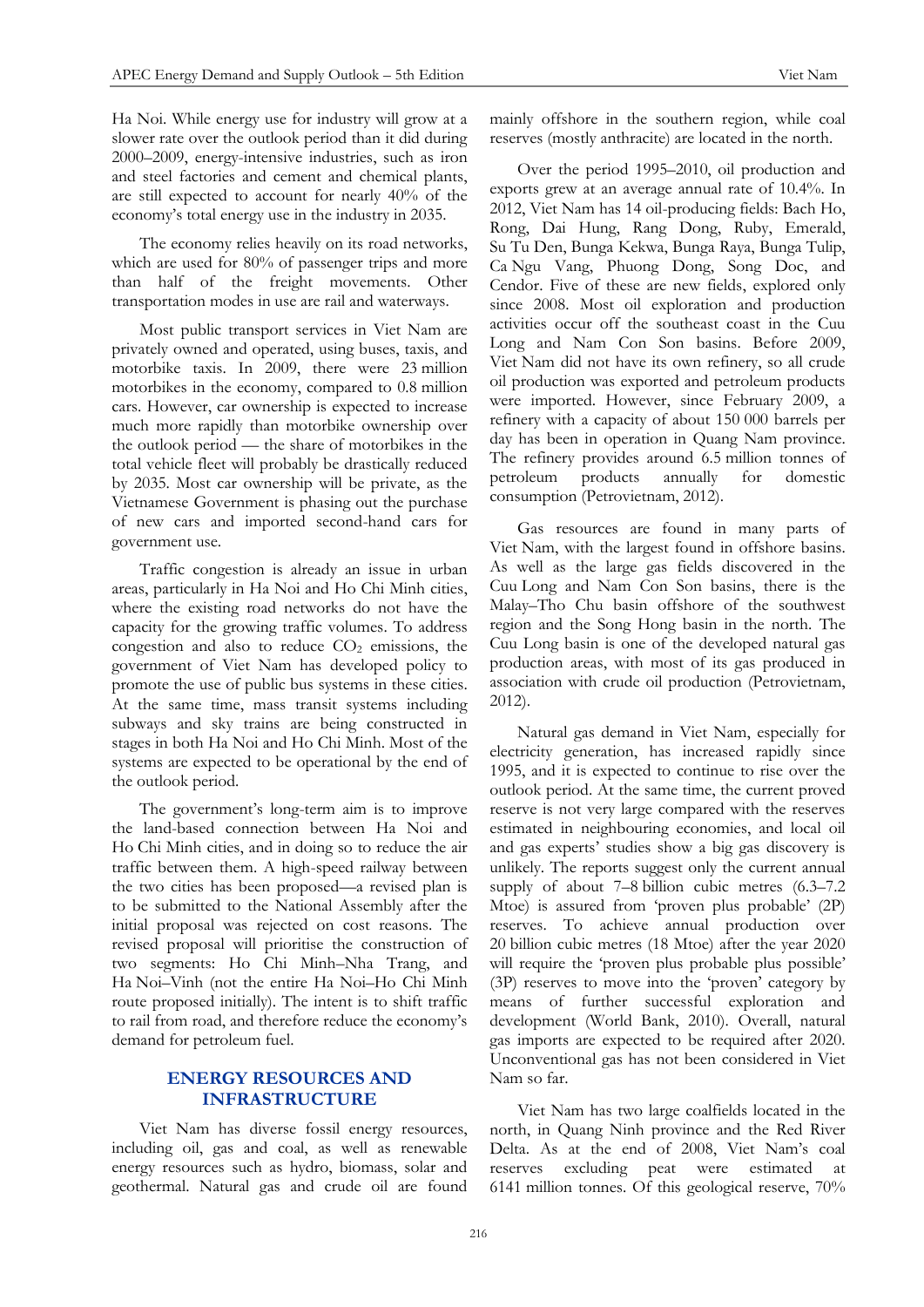is anthracite, and is deposited in Quang Ninh province. Most of the remainder is sub-bituminous coal, including deposits of 1580 million tonnes (26%) in the Khoai Chau region of the Red River Delta, and 96 million tonnes of fat coal deposits, which are used for making coke (MOIT and Vinacomin, 2008). In 2009, Viet Nam exported over 20 million tonnes of coal, a record amount, and exports made up nearly 50% of the coal industry's sales that year. Major export destinations included China, Japan, Korea, Chinese Taipei, Thailand and India.

Coal production changes expected in the outlook period include a shift from open cut mining to underground mining, as the producing coal seams in the Quang Ninh mines get deeper. In addition, the commercial development of the sub-bituminous coal of the Red River Delta is scheduled to begin after 2015. However, while the volume of coal production will keep growing, to reach 75 million tonnes by 2030 and will plateau from 2030 onwards, this will not match the increasing coal demand. Viet Nam is expected to import coal after 2020 under business-asusual (BAU) conditions.

The rapid expansion of Viet Nam's economy between 1995 and 2009 meant electricity demand increased dramatically in the same period. The average annual rate of growth between 1995 and 2009 was 13%: the 2009 electricity demand of 83 200 GWh was nearly six times greater than the 1995 figure of 14 648 GWh. Peak demand increased more than four times during this period, rising to 13 800 MW compared to 3200 MW in 1995. The potential peak demand was even higher than reported, as power shortages led to load shedding and cuts in electricity supply during peak hours.

In 2009, power generation in Viet Nam was based on these sources: gas (43%), hydro (32%), coal (23%) and oil (2%). The construction of new electricity plants using nuclear, hydro and renewable energy sources is constrained by the availability of resources and construction sites and by high generation costs. As a result, the relatively more flexible resources of coal and natural gas make up the majority of the electricity generation mix throughout the outlook period—accounting for more than 70% of generation between them.

Some development of hydro and nuclear power plants will still take place to meet the demand growth and this will contribute to the projected five-fold increase of electricity supply by 2035. However, the limits to hydro development, and the long lead-time required to mobilize technology and funding for nuclear plant construction, mean the majority of the electricity demand increase in the outlook period will be supplied by thermal generation, based on coal and natural gas.

# **ENERGY POLICIES**

The key points of Viet Nam's National Energy Development Strategies include:

- Diversified and effective exploitation of domestic natural resources, in combination with a reasonable import–export balance, with the gradual reduction of primary energy exports, conserving fuels and ensuring energy security for the future.
- Development of energy in line with natural resource protection and environmental protection, ensuring sustainable development of the energy sector.
- Increasing the share of rural households using commercial energy to 80% by 2020. By 2020, 100% of rural households will have access to electricity.
- Increasing the share of renewable energy in the total commercial primary energy supply to 5% by 2025 and to 11% by 2050.
- Reducing dependence on energy imports.
- Nuclear power development plan.
- Enhancing international cooperation in the energy sector (PMVN, 2007).

To reach the targets set for increasing the share of renewable energy sources in power generation, the government of Viet Nam has, since 2008, been developing policy to support renewable energy use. Government documents in this area include the Decision by the Minister of Industry and Trade on "Regulation on avoided cost electricity tariff schedule and standard power purchase agreement" (MOIT, 2008), and the Decision by the Prime Minister on "Mechanism for supporting wind power development" (PMVN, 2011a). The key elements of the decision on wind power development are the provision of incentives for capital investment, and provisions about related land use, transmission fees and electricity tariffs.

As an agriculture economy, Viet Nam has good biomass resources, including fuel wood, waste residues from crops, and other organic wastes. However, currently these sources are mostly used as non-commercial energy for households. To better harness this potential, the government is actively encouraging the production of biomass-based electricity. A number of rice-husk power plants are under development in the Mekong River delta, with support from local authorities. The use of solar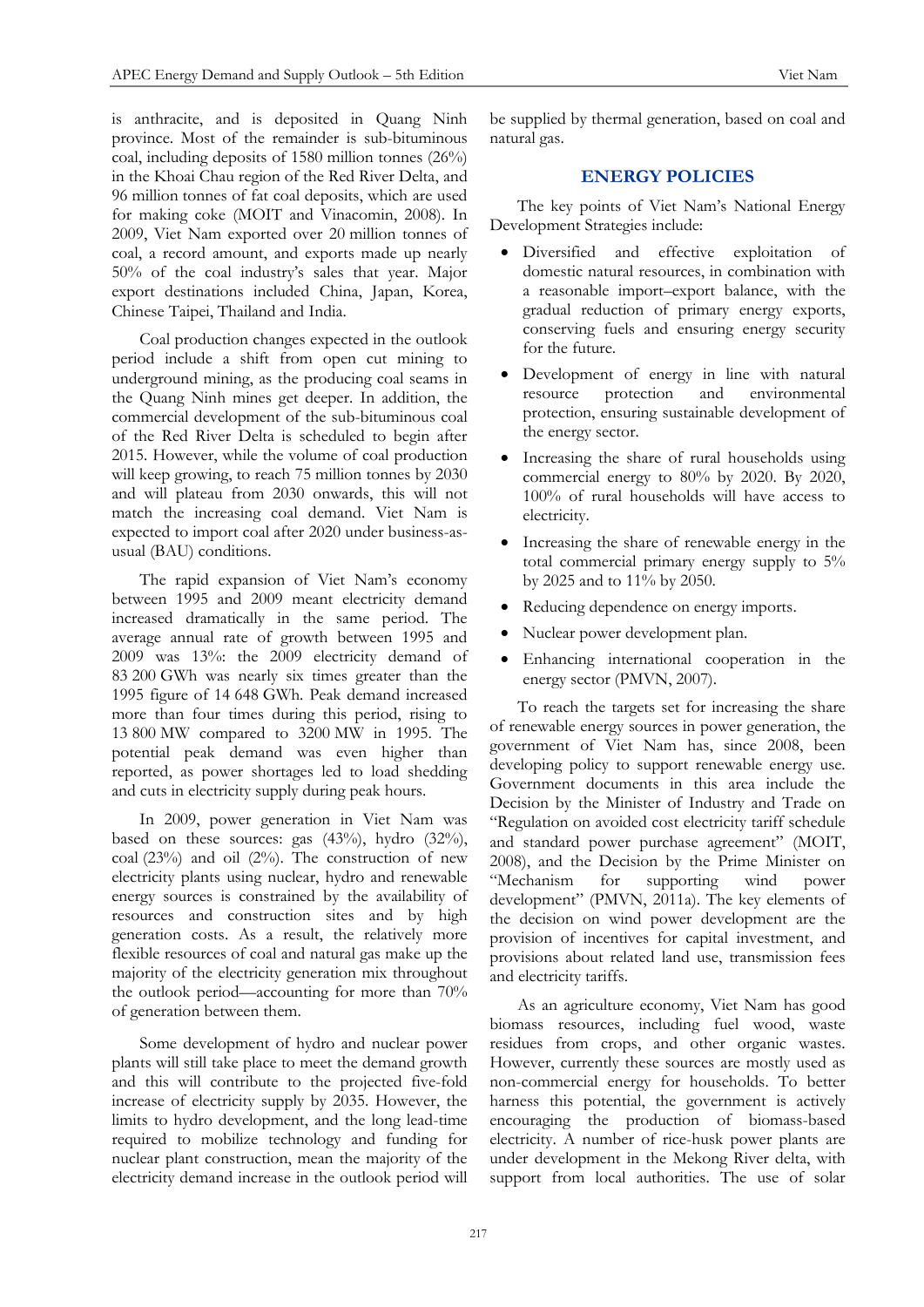power, however, is limited in Viet Nam by high development costs, and is restricted to a few projects supported by the government.

The development of nuclear power has been actively pursued in Viet Nam since the mid 1990s. It formed an important part of the National Energy Research Program for 1995–2000, run by a group of organizations including the Institute of Energy (IE), the Ministry of Industry and Trade (MOIT), Atomic Energy Research Institutes, and the Ministry of Science and Technology (MOST), with the assistance of foreign companies and the governments of Japan, France, Korea, Canada, and Russia. Through this program, a number of engineers, researchers and policymakers from Viet Nam have engaged in study and offshore training in various areas related to nuclear power. The research program concluded that nuclear power needed to be included as a key item in the economy's energy policy development in coming years. Since 2000, the government has been developing legal and policy frameworks, and technical and human infrastructures, to facilitate the development of nuclear power These include the Atomic Energy Law (Government of Viet Nam, 2008), the "Strategy for utilization of atomic energy for peace in Viet Nam" (MOST, 2006), and a prefeasibility study and a human resource development program for the first nuclear power plant (MOIT and IE, 2005 and 2009; MOST, 2006).

These preparations have laid the groundwork for the first unit of Viet Nam's first nuclear power plant, scheduled to begin operations in 2020. The share of nuclear power in the economy's energy mix is then expected to increase gradually, to reach 20–30% of the total electricity production by 2050. However, after the Fukushima Daiichi Nuclear Power Plant accident in Japan, safety issues in the development and operation of nuclear power plants, already a high priority for Viet Nam, now mean the program's timeframe is under review.

The Vietnamese Government has recognized the need to improve energy efficiency in parallel with its efforts to develop energy resources. In 2006, the Ministry of Industry and Trade (MOIT) launched the National Energy Efficiency Program (VNEEP) for the period 2006–2015. This is the most comprehensive and effective of a variety of initiatives undertaken in this area since 1995 (PMVN, 2006b). VNEEP sets targets to reduce the economy's total energy consumption by 3–5% annually from 2006 to 2010, rising to 5–8% annually during 2011–2015 (compared to BAU levels). The program includes six packages with 11 actions (projects) covering key areas of energy efficiency. These key areas include: the legal framework; education and information dissemination; high-efficiency equipment and appliances; energy efficiency and conservation in industry; and the building code. A State Steering Committee (chaired by the MOIT) has been established, to oversee the implementation and monitoring of the program alongside the Energy Efficiency and Conservation Office, which has the role of coordinating the contribution of other governmental organizations (PMVN, 2006b).

There are no specific policies promoting the use of unconventional vehicle fuels (such as LPG, CNG, electricity and bio-fuel). In 2012, 100% of road transport fuels are oil-based, and are expected to remain so until 2035.

Viet Nam is in the process of reducing some of its fuel price regulations and subsidies. At times the government has required the **Vietnam National Coal Mineral Industries Group** (Vinacomin) to supply coal for power generation at below cost price, and oil and gas prices are also regulated by the government. While the coal subsidy has supported the development of industries using coal-based power, it also affects Vinacomin's profit and reinvestment levels. The government has begun the gradual reduction of regulation of the domestic coal price, and is preparing a strategy for the gradual removal of subsidies for coal used in power generation.

The Petrovietnam Oil and Gas Group (PVN) is a government-owned company. Its functions include implementing sector management on behalf of the government, investing in gas pipelines, negotiating Product Sharing Contracts (PSCs) with exploring and producing companies, as well as monitoring those contracts. PVN is made up of four businesses, which together hold 100% of the company's assets: the Petroleum Exploration and Production Corporation, the Gas Corporation, the Electricity Production and Trading Corporation, and the Oil Refining and Petrochemical Corporation. PVN also encompasses other companies, enterprises and training organizations.

Viet Nam's gas and oil upstream sector is open to all, while the downstream functions such as transmission, distribution, and marketing are almost all within the PVN monopoly. Oil and gas production is carried out by PVN and private companies, including foreign companies and joint ventures with PVN, but all are required to sell through PVN.

The Electricity Law sets out the key principles for change in the power market (PMVN 2006a). It established the Electricity Regulatory Authority of Viet Nam (ERAV) to assist the Minister for Industry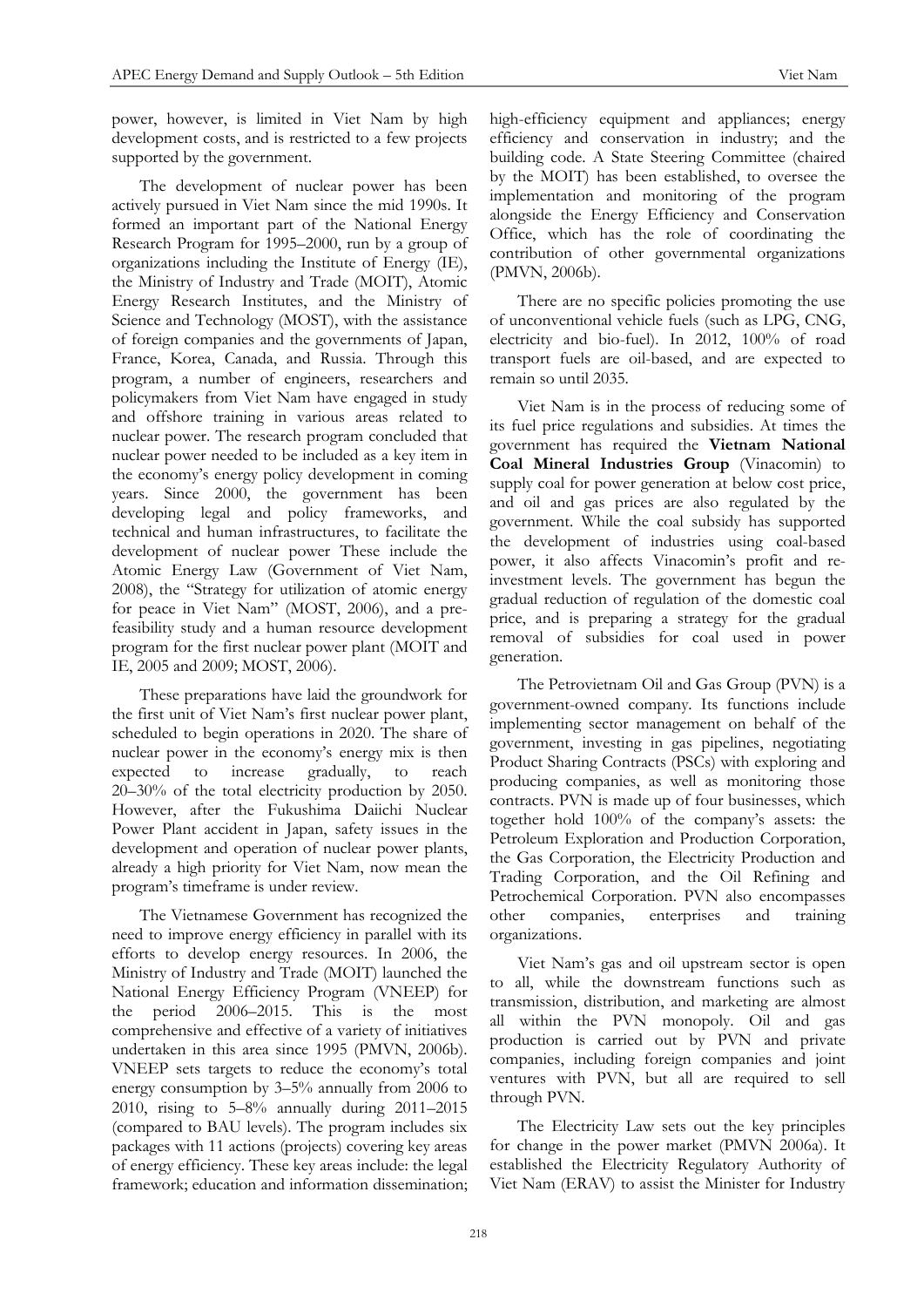and Trade in implementing regulatory activities in the electricity sector; to contribute to a market that is safe and stable, and provides a high-quality supply of electricity; to foster the economical and efficient consumption of electricity; and to uphold the equity and transparency of the sector in compliance with the law. Under this legislation, Viet Nam's power market is to develop in three stages:

- Level 1 (2005–2014): a competitive generation power market will replace the current monopoly and subsidized power
- Level 2 (2015–2022): the establishment of a competitive wholesale power market
- Level 3 (after 2022): the realization of a competitive electricity retail market.

Electricity of Vietnam (EVN) is one of the important players in these changes, in its role coordinating the development, management and operation of the economy's electric power industry assets. There are also Build-Operation-Transfer (BOT) and Independent Power Producer (IPP) schemes run in partnership with private investors. In 2009, 32% of the electricity supply system in Viet Nam was owned by companies other than EVN. In terms of electrification, 95.5% of villages in rural areas have access to electricity (GSO, 2011).

Work to enhance international cooperation in the energy field has included numerous agreements and projects that have been established and implemented within a framework of cooperation at a regional level. These include the ASEAN Power Grid, Trans-ASEAN Gas Pipeline, and Regional Power Trade in the Greater Mekong subregion. Viet Nam also has bilateral agreements on energy trade with neighbouring economies. In 2000, the governments of Viet Nam and Lao PDR signed an energy cooperation accord. Under this accord, Viet Nam will import about 2000 MW of electricity from Lao PDR (APERC, 2009). The governments of Viet Nam and Cambodia have also signed an energy cooperation agreement, under which Viet Nam has supplied 80–200 MW of electricity to Cambodia via a 220 KV transmission line since 2009 (APERC, 2009). In the future, when Cambodia builds hydro power plants and starts participating in the regional electricity market, Viet Nam will in turn buy electricity from Cambodia. In 2009, Viet Nam bought over 4.1 billion KWh of electricity from China and this annual amount will continue to increase. By 2020, a 500 KV transmission line between the two economies will be completed. Similar cooperative activities are underway in the coal, oil and gas sectors.

# **BUSINESS-AS-USUAL OUTLOOK**

#### **FINAL ENERGY DEMAND**

Based on our business-as-usual (BAU) assumptions under the current economic conditions, total final energy demand for Viet Nam will continue to rise at an average annual rate of about 3.6% over the outlook period. This is less than the projected GDP growth for the economy. As a result, the total final energy demand in 2035 will reach about 140 Mtoe, which is a more than two-fold increase on 2010 levels. Energy consumption will increase in every sector of the economy, including the residential and commercial sectors, which are influenced by growing modernization within Viet Nam. The strongest growth, however, is in the industry and transport sectors.

## **Figure VN2: BAU Final Energy Demand**



Source: APERC Analysis (2012)

Historical Data: *World Energy Statistics 2011* © OECD/IEA 2011

By the end of the outlook period, oil is expected to represent the largest share of the final energy demand (34%), followed by electricity (24%) and coal (22%). Between 2010 and 2035, the consumption of gas is projected to grow the fastest, at an average annual rate of 7%. Final energy intensity is expected to decline by about 52% between 2005 and 2035.

#### **Figure VN3: BAU Final Energy Intensity**



Source: APERC Analysis (2012)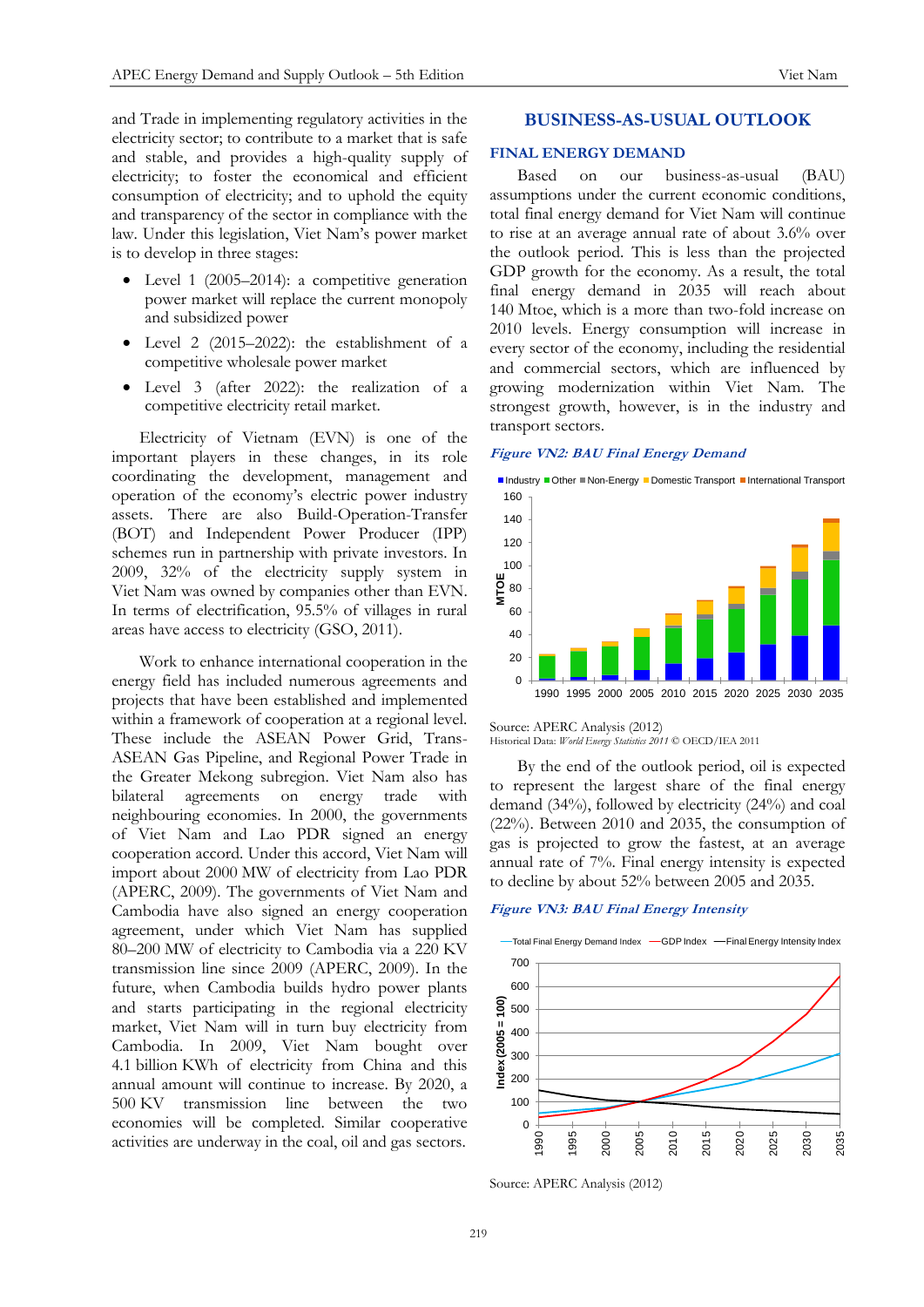## Industry

Industry is the sector that will consume the third largest amount of energy (after the Other and Non-Energy sectors) in Viet Nam by the end of the outlook period, accounting for 35% of the total final energy consumption in 2035. This is higher than the sector's 25% share in 2010.

Energy demand in the industry sector is projected to grow at an average annual rate of 5.0% until 2035, reflecting the rapid growth of Viet Nam industry generally. Viet Nam's heavy industry is dominated by iron and steel, and non-metallic minerals. However, the growth in heavy industry's energy demand will be significantly slower than in 2000–2009. This is due to the removal of the electricity price subsidies after 2015 and to increased regulation to reduce environmental pollution. The energy demand growth rate for other industries is expected to match that in the 2000–2009 period.

The industrial use of gas is projected to increase from 0.3 Mtoe in 2010 to 1.8 Mtoe in 2035, which at 7.3% is the fastest annual growth rate for fuels.

#### Transport

The share of the final energy demand taken up by the transport sector (includes both international and domestic transport sectors) is expected to increase over the outlook period, from 17.8% in 2010 to 20% in 2035. It will increase at an average annual rate of 4.1% over this period.

After 2000, vehicle ownership in Viet Nam began to rapidly increase; however, the motorbike will remain the most popular means of passenger transport. Over the outlook period, the growth in motorbike ownership is expected to slow, peaking at 27 million units in 2030. In contrast, the ownership of four-wheel vehicles will grow significantly to 2035, as incomes rise and the road infrastructure improves.

Because there are no government incentives to switch to alternative fuels and vehicles, the demand for conventional fuel for transportation, such as diesel, gasoline and fuel oil, is expected to continue rising.

#### **Other**

The energy used in the 'other' sector (which includes the residential, commercial and agriculture subsectors) is expected to increase from 31 Mtoe in 2010 to 57 Mtoe in 2035, rising at an average annual rate of 2.4%. This includes a high growth in the demand for electricity (6.5%), supported by strong GDP growth, rising household incomes and high rates of urbanization during the outlook period.

# **PRIMARY ENERGY SUPPLY**

Viet Nam's primary energy supply is projected to increase almost three-fold over the outlook period, from 68 Mtoe in 2010 to about 188 Mtoe in 2035. This is based on an average annual increase of 4.2%. The proportion of non-commercial energy sources (biomass such as firewood) in the mix will decrease gradually. In 2010, non-commercial energy sources made up 37% of the primary energy supply; in 2035 they will provide just over 15%, as rising household incomes and the shift to urban centres prompts a shift to commercial energy sources.

Since 1990, Viet Nam has been a net energy exporter, with crude oil and coal as its main energy exports. However, from 2020 Viet Nam is expected to become a net importer of energy, as a result of its high energy demand growth and the limitations on available energy resources. The economy's oil import dependency is expected to start from 2014, reaching 66% in 2035.

The 2035 petroleum product demand in Viet Nam is forecast to be three times greater than the current level, and this demand will not be able to be met from domestic resources. In addition, the revenue from crude oil exports is diminishing, while the cost of energy imports is increasing. This means it is crucial for Viet Nam to use its indigenous resources as efficiently as possible and to minimize its imports.

Viet Nam is expected to reduce primary energy intensity by nearly 43% between 2005 and 2035 from 286 tonnes of oil equivalent (toe) per unit of GDP (in 2005 USD million PPP) to 164 toe per unit of GDP.

#### **Figure VN4: BAU Primary Energy Supply**



Source: APERC Analysis (2012) Historical Data: *World Energy Statistics 2011* © OECD/IEA 2011

Viet Nam's first oil refinery successfully started production in early 2009. A second refinery with the same capacity is expected to be in action by 2015. This outlook also assumes a third refinery, with a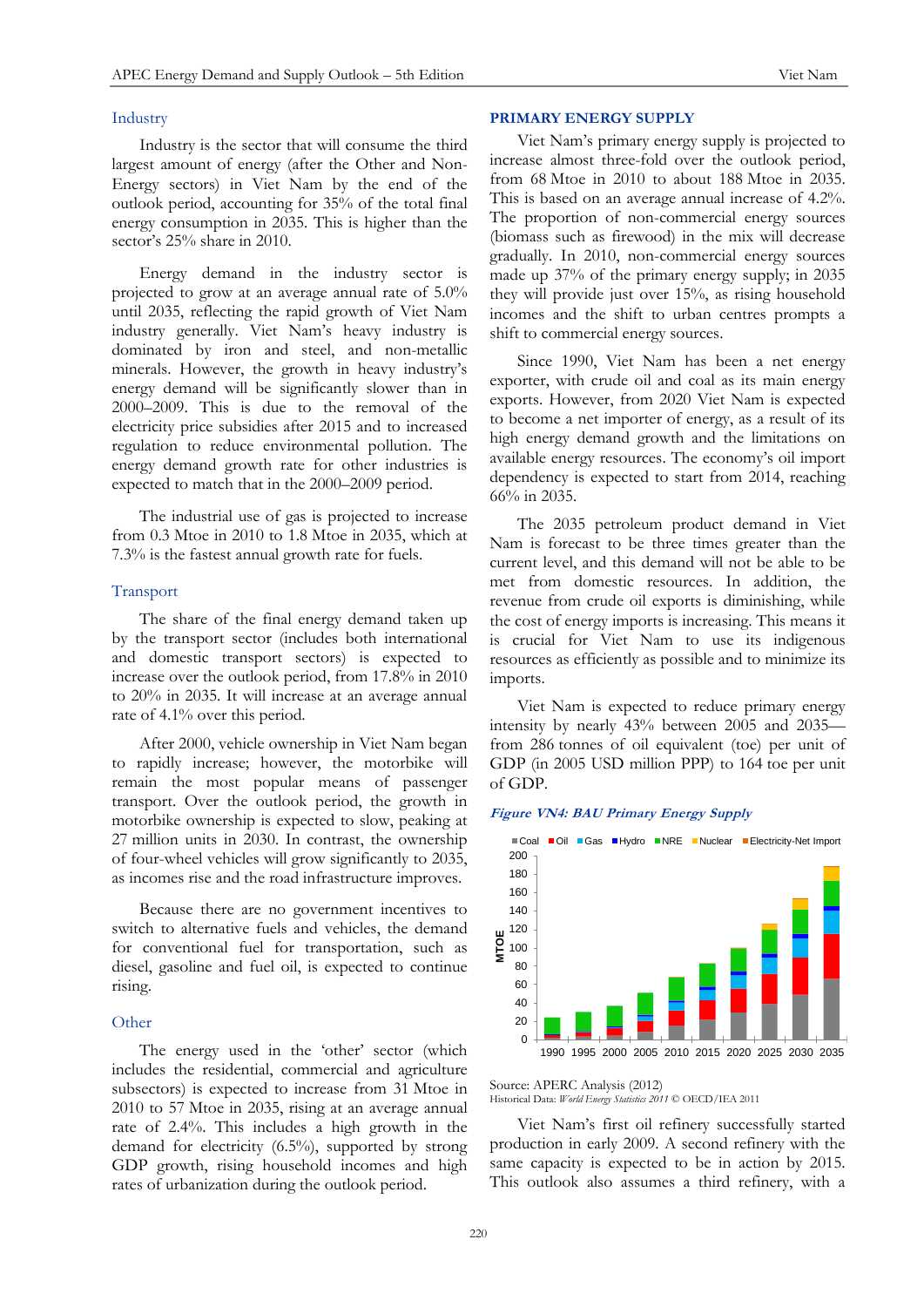150 000 barrel per day capacity, will start operations after 2020. In the final decade of the outlook period, 20–25 million tonnes of domestic petroleum products from the new refineries (accounting for about 50% of total supply) should be reaching the market. This will significantly contribute to the reduction of petroleum product imports Viet Nam.

# **Figure VN5: BAU Energy Production and Net Imports**



Source: APERC Analysis (2012) Historical Data: *World Energy Statistics 2011* © OECD/IEA 2011

Coal will replace oil to form the largest share of the total primary energy supply. Coal demand growth will be driven mainly by the rapid development of the electricity and industry sectors, accounting for 35% of primary energy supply in 2035. After 2020, coal and natural gas demand are expected to exceed indigenous supply.

Oil will make up the second largest share of the primary energy supply, accounting for 26% in 2035. It is mainly used in the transport and industry sectors. In 2009, Viet Nam was an exporter of crude oil, but a net importer of oil products. As oil reserves decline over the outlook period, Viet Nam's oil import dependency is expected to increase to 66% in 2035.

Electricity imports are expected to increase by 2020 and will account for 0.4% of the primary energy supply by 2035.

Excluding large-scale hydro, other types of renewable energy such as mini-hydro, wind, biomass, geothermal, and municipal solid waste landfill gas, will continue to be promoted. Together they will contribute 15% of the primary energy supply in 2035. Nuclear energy—based on it coming online after 2020—is expected to provide 8% of the total primary energy supply in 2035.

# **ELECTRICITY**

The current high electricity elasticity to GDP (1.9 in the period 2005–2010) is expected to drop to 1.1 by 2035. The electricity demand forecast in the government's Master Plan on Power Development (MOIT and IE, 2011) is substantially higher than in this APERC outlook—the differences between our analysis and the Vietnamese Government's projections can be explained by our expected drop in electricity elasticity.

#### **Figure VN6: BAU Electricity Generation Mix**



#### Source: APERC Analysis (2012) Historical Data: *World Energy Statistics 2011* © OECD/IEA 2011

Plans for two nuclear power plants with a total capacity of 2000–4000 MW in Ninh Thuan province, in central Viet Nam, are currently at feasibility study stage. This BAU projection assumes the nuclear power plants will have started commercial operations by 2022. In 2035, the sources for electricity generation in Viet Nam are expected to be, in descending order, coal, gas, hydro, nuclear, renewable energy and fuel oil.

Electricity generation is projected to increase at an average annual rate of 6.1%, reaching 409 TWh in 2035. Over the outlook period, the hydro share of electricity production will decrease considerably, from 30% to 15%, as most potential locations for big and medium hydro plants become fully developed. By contrast, coal-fired generation will substantially increase, and will have the biggest share in 2035 (39%). The share provided by gas-fired plants is projected to decrease to 30% by 2035. Meanwhile, the nuclear share will increase from zero in 2009 to 14% in 2035. In addition, as the government continues to pursue its goal of increasing the use of domestic resources, new renewable energy sources (NRE) are expected to contribute to electricity generation, especially in remote areas where connection with the grid is not economically feasible. NRE's share will increase from zero in 2009 to 1% in 2035.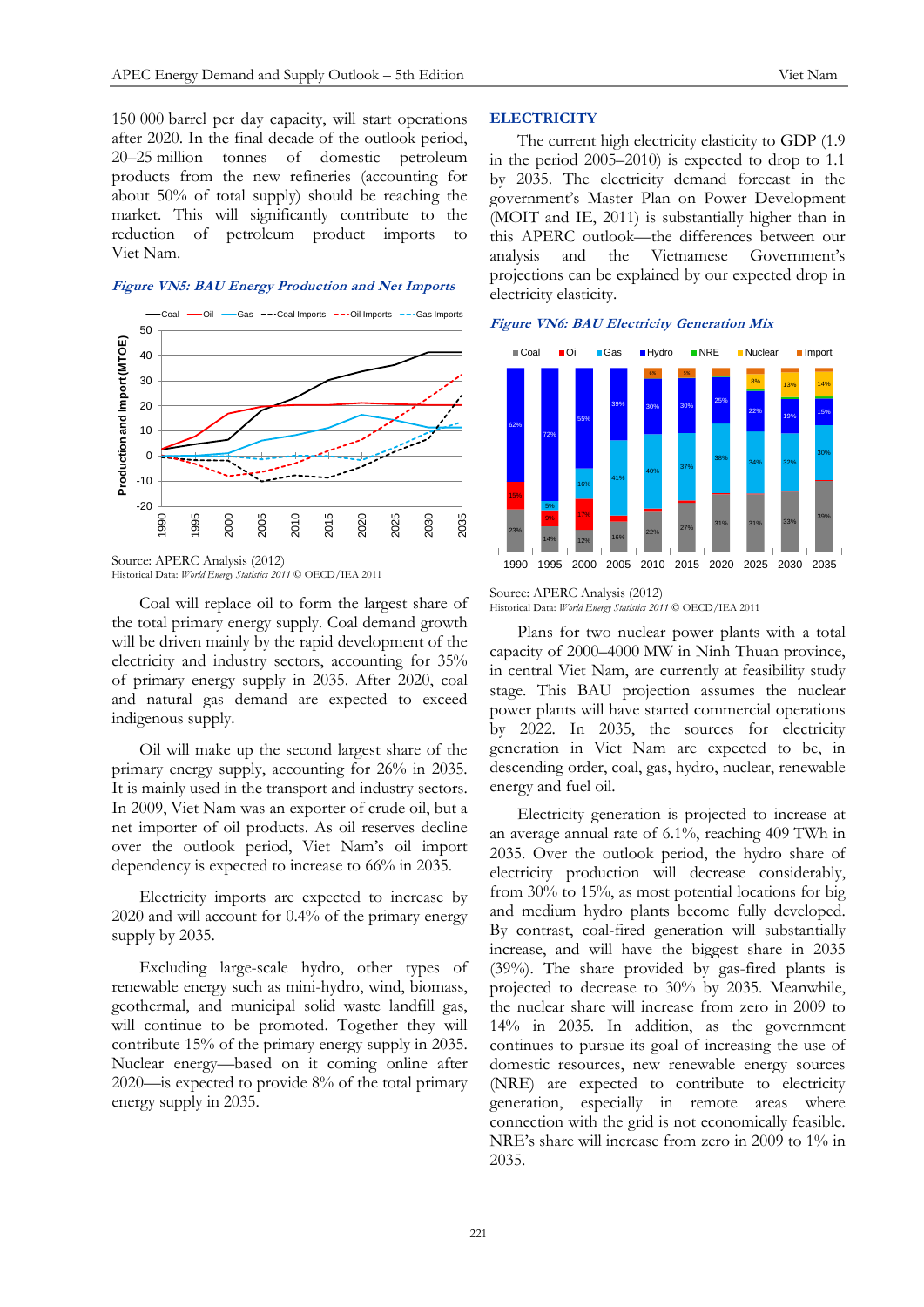#### **CO<sup>2</sup> EMISSIONS**

Viet Nam is currently one of the lowest per capita  $CO<sub>2</sub>$  emitters in APEC; 2010 levels were 1.5 tonnes of  $CO<sub>2</sub>$  per person.  $CO<sub>2</sub>$  emissions from fuel combustion are projected to grow at an average annual rate of 5.2% over the outlook period, reaching about 466 million tonnes of  $CO<sub>2</sub>$  in 2035. Emissions are expected to increase to relatively high levels as Viet Nam industrializes and the economy uses more carbon-intensive energy sources. This particularly applies to coal used for power generation.

## **Figure VN7: BAU CO<sup>2</sup> Emissions by Sector**



#### Source: APERC Analysis (2012)

The decomposition analysis shown in Table VN1 suggests the growth in Viet Nam's  $CO<sub>2</sub>$  emissions from fuel combustion is driven largely by economic growth, moderated by the declining energy intensity of GDP (energy efficiency measures).

# **Table VN1: Analysis of Reasons for Change in BAU CO<sup>2</sup> Emissions from Fuel Combustion**

|                                               | (Average Annual Percent Change) |          |          |          |          |
|-----------------------------------------------|---------------------------------|----------|----------|----------|----------|
|                                               | 1990-                           | $2005 -$ | $2005 -$ | $2005 -$ | $2010 -$ |
|                                               | 2005                            | 2010     | 2030     | 2035     | 2035     |
| Change in CO <sub>2</sub> Intensity of Energy | 5.5%                            | 3.2%     | 1.4%     | 1.4%     | 1.0%     |
| Change in Energy Intensity of GDP             | $-2.3%$                         | $-0.9%$  | $-1.8%$  | $-1.8%$  | $-2.0%$  |
| Change in GDP                                 | 7.6%                            | 7.0%     | 6.5%     | 6.4%     | 6.3%     |
| <b>Total Change</b>                           | 11.0%                           | 9.4%     | 6.0%     | 5.9%     | 5.2%     |

Source: APERC Analysis (2012)

#### **CHALLENGES AND IMPLICATIONS OF BAU**

Under BAU, Viet Nam's energy outlook is reasonably positive, considering the domestic and global aspects of this economy. From 2010–2035, energy security and per capita GDP will increase, while the average annual growth rate of  $CO<sub>2</sub>$ emissions (at 5.2%) will be less than the GDP growth rate of 6.3%. This emission growth rate is also much lower than the recorded  $CO<sub>2</sub>$  emission growth rate during 1990–2009 (10.4%). However, there are still significant opportunities for improved environmental sustainability; particularly in the power generation, transportation and industry sectors.

# **ALTERNATIVE SCENARIOS**

To address the energy security, economic development, and environmental sustainability challenges posed by the business-as-usual (BAU) outcomes, three sets of alternative scenarios were developed for most APEC economies.

## **HIGH GAS SCENARIO**

To understand the impacts higher gas production might have on the energy sector, an alternative 'High Gas Scenario' was developed. The assumptions behind this scenario are discussed in more detail in Volume 1, Chapter 12. The scenario was built around estimates of gas production that might be available at BAU prices or below, if constraints on gas production and trade could be reduced.

Viet Nam has no known reserves for unconventional gas, but there is potential for offshore deep water conventional natural gas. Realizing this potential requires a significant investment in exploration, production and transportation infrastructure. The High Gas Scenario for Viet Nam assumes sufficient investment is available for additional gas extraction from these new, more challenging gas fields.

Under these assumptions, the High Gas Scenario for Viet Nam assumed the production increase shown in Figure VN8, which is 57% higher than BAU by 2035. Production is expected to increase gradually to reach its peak in 2025. Due to the retirement of old, existing gas fields, production will begin to decrease again and will plateau from 2030 onwards at the 2020 production level.

## **Figure VN8: High Gas Scenario – Gas Production**



Source: APERC Analysis (2012)

Additional gas consumption in each economy in the High Gas Scenario will depend not only on the economy's own additional gas production, but also on the gas market situation in the APEC region. For Viet Nam, the additional gas production provides an opportunity to reduce local air pollution and  $CO<sub>2</sub>$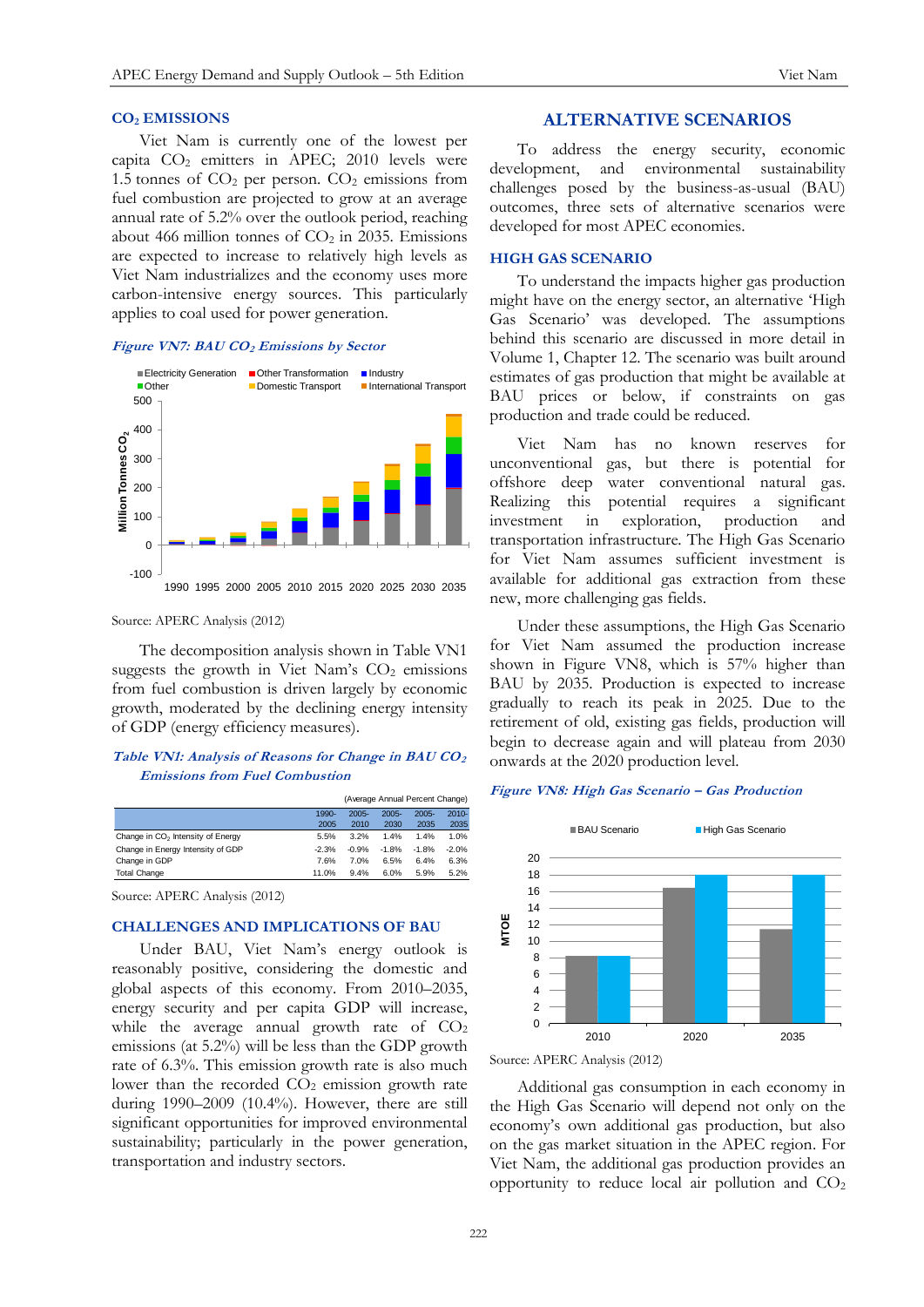emissions by burning less coal. Any remaining amount of gas will be exported via the Trans-ASEAN Gas Pipeline (TAGP).

Additional gas in the High Gas Scenario was assumed to replace coal in electricity generation. Figure VN9 shows the High Gas Scenario electricity generation mix. This graph may be compared with the BAU scenario graph in Figure VN6. It can be seen that the gas share has increased by 11% by 2035, while the coal share has declined by 14%.

# **Figure VN9: High Gas Scenario – Electricity Generation Mix**



Source: APERC Analysis (2012) Historical Data: *World Energy Statistics 2011* © OECD/IEA 2011

A higher gas share in the electricity generation mix is projected to reduce the  $CO<sub>2</sub>$  emissions in electricity generation by 20% by 2035, since gas has roughly half the  $CO<sub>2</sub>$  emissions per unit of electricity generated of coal. Figure VN10 shows this CO<sup>2</sup> emissions reduction.

# **Figure VN10: High Gas Scenario – CO<sup>2</sup> Emissions from Electricity Generation**



# **ALTERNATIVE URBAN DEVELOPMENT SCENARIOS**

To understand the impacts of future urban development on the energy sector, three alternative urban development scenarios were developed: 'High Sprawl', 'Constant Density', and 'Fixed Urban Land'. The assumptions behind these scenarios are discussed in Volume 1, Chapter 5.

Figure VN11 shows the change in vehicle ownership under BAU and the three alternative urban development scenarios. Since vehicle ownership is still well below saturation point in Viet Nam, the impact of urban planning on vehicle ownership is barely discernible in 2020, but by 2035 the difference between the four scenarios are more pronounced. In 2035, vehicle ownership will be about 6% higher in the High Sprawl scenario compared to the BAU scenario in 2035, and about 7% lower in the Fixed Urban Land scenario.

# **Figure VN11: Urban Development Scenarios – Vehicle Ownership**



Source: APERC Analysis (2012)

Figure VN12 shows the change in light vehicle oil consumption under BAU and the three alternative urban development scenarios. The impact of urban planning on light vehicle oil consumption is relatively small and similar to that on vehicle ownership. Light vehicle oil consumption will be 8% higher in the High Sprawl scenario compared to the BAU scenario in 2035, and about 12% lower in the Fixed Urban Land scenario.





Source: APERC Analysis (2012)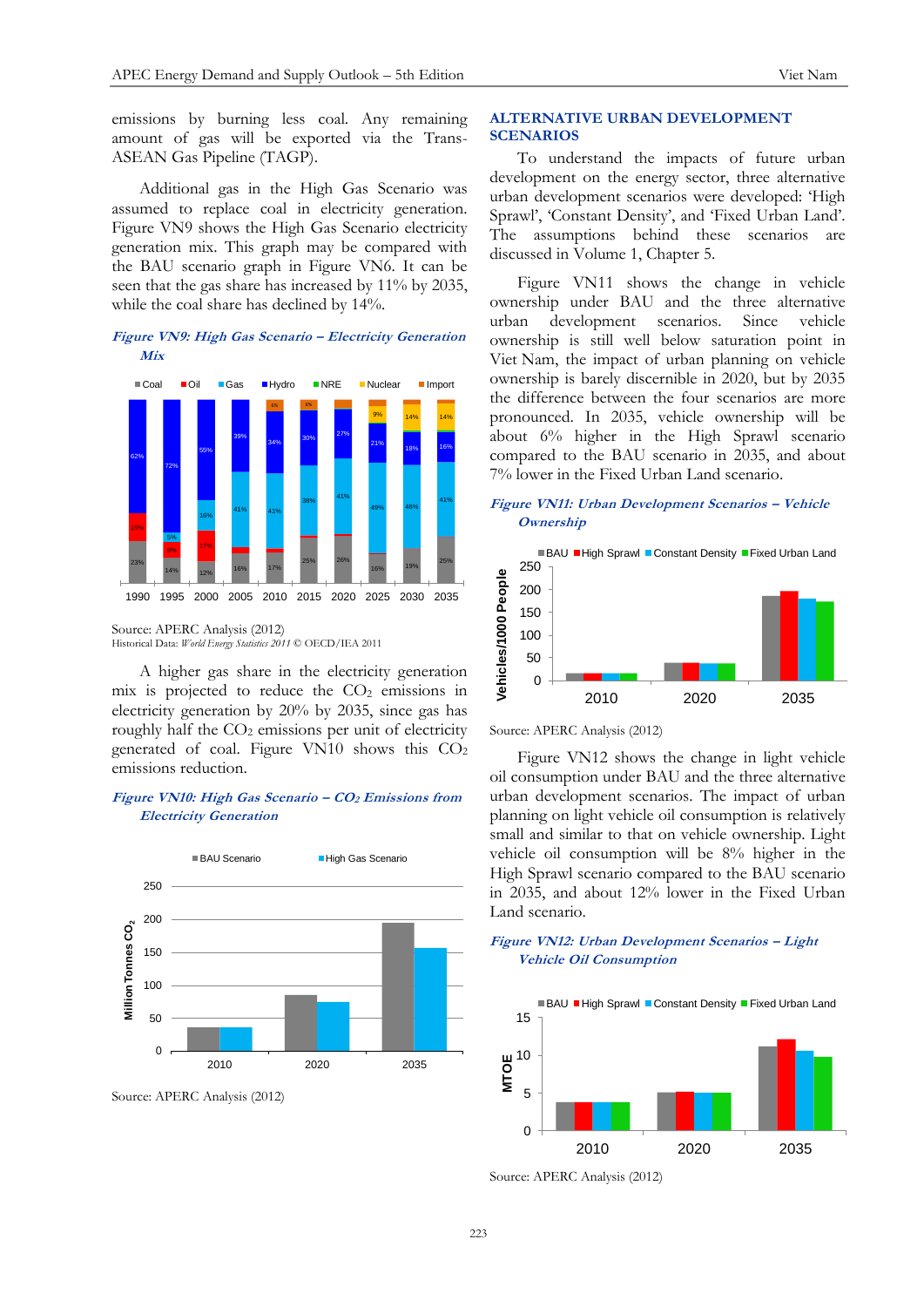Figure VN13 shows the change in light vehicle CO<sup>2</sup> emissions under BAU and the three alternative urban development scenarios. The impact of urban planning on  $CO<sub>2</sub>$  emissions is similar to the impact of urban planning on energy use, since there is no significant change in the mix of fuels used under any of these scenarios.

# **Figure VN13: Urban Development Scenarios – Light Vehicle Tank-to-Wheel CO2 Emissions**



Source: APERC Analysis (2012)

# **VIRTUAL CLEAN CAR RACE**

To understand the impacts of vehicle technology on the energy sector, four alternative vehicle scenarios were developed: 'Hyper Car Transition' (ultra-light conventionally-powered vehicles), 'Electric Vehicle Transition', 'Hydrogen Vehicle Transition', and 'Natural Gas Vehicle Transition'. The assumptions behind these scenarios are discussed in Volume 1, Chapter 5.

Figure VN14 shows the evolution of the fourwheel light vehicle fleet under BAU and the four alternative 'Virtual Clean Car Race' scenarios. By 2035, the share of alternative vehicles in the fourwheel fleet reaches around 53% compared to about 4% in the BAU scenario. The conventional vehicles in the fleet is thus only about 47% compared to about 96% in the BAU scenario.

# **Figure VN14: Virtual Clean Car Race – Share of Alternative Vehicles in the Light Vehicle Fleet**



Source: APERC Analysis (2012)

Figure VN15 shows the change in all light vehicle oil consumption under BAU and the four alternative vehicle scenarios. Oil consumption drops by 32% in the Electric Vehicle Transition, Hydrogen Vehicle Transition, and Natural Gas Vehicle Transition scenarios compared to BAU, as these alternative vehicles do not use oil. (In this graph, motorbikes are also included in the light vehicle fleet. Viet Nam is somewhat unique in that they will account for a significant share—about 35% of light vehicle oil consumption in 2035 under BAU. Motorbike energy demand does not change in the alternative vehicle scenarios.) Oil demand in the Hyper Car Transition scenario is also significantly reduced compared to BAU—23% by 2035.

# **Figure VN15: Virtual Clean Car Race – Light Vehicle Oil Consumption**



Source: APERC Analysis (2012)

Figure VN16 shows the change in light vehicle CO<sup>2</sup> emissions under BAU and the four alternative vehicle scenarios. To allow for consistent comparisons, in the Electric Vehicle Transition and Hydrogen Vehicle Transition scenarios the change in  $CO<sub>2</sub>$  emissions is defined as the change in emissions from electricity and hydrogen generation. The impact of each scenario on emissions levels may differ significantly from its impact on oil consumption, since each alternative vehicle type uses a different fuel with a different level of emissions per unit of energy.

# **Figure VN16: Virtual Clean Car Race – Light Vehicle CO2 Emissions**





In Viet Nam, the Hyper Car Transition scenario is the clear winner with an emissions reduction of 22% compared to BAU in 2035. Both the Electric Vehicle Transition and Natural Gas Vehicle Transition scenarios offer less emissions reductions (3% and 5%, respectively). This is principally because